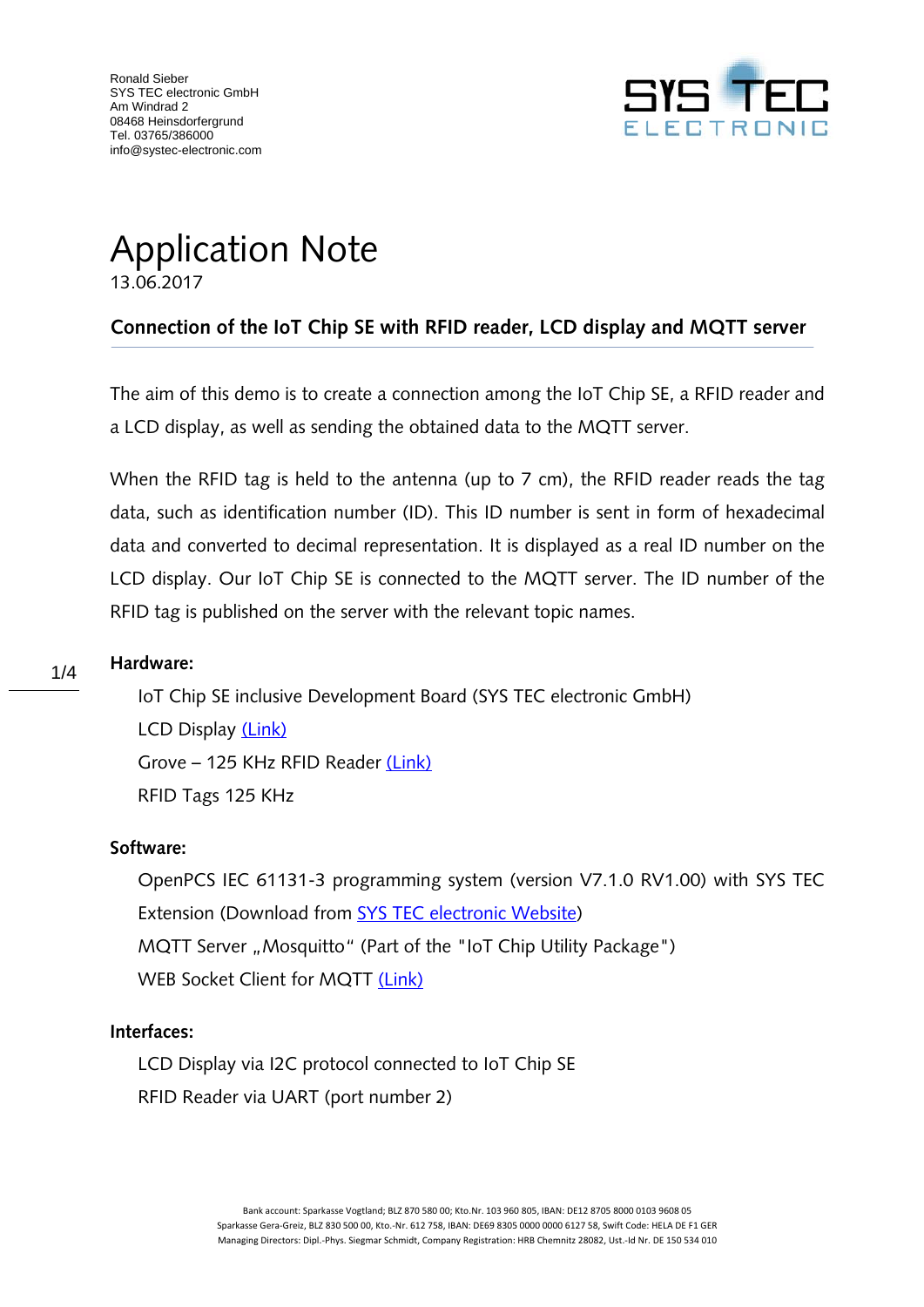Ronald Sieber SYS TEC electronic GmbH Am Windrad 2 08468 Heinsdorfergrund Tel. 03765/386000 info@systec-electronic.com





Figure 1: Overview of the possible interfaces.

## **Setup MQTT Server:**

In this example, the server is started on a Windows machine. The program package ", Mosquitto" is part of the "IoT-Chip Utility Package". Once the source download is complete, the "MQTT Server" folder is opened and the "! Start.bat" file is started there. After you complete these actions, you have an active MQTT server with your IP address.

## **Setup IoT Chip SE:**

In order to be able to set up the IoT Chip SE, OpenPCS (version V7.1.0 RV1.00) must first be downloaded from the SYS TEC electronic website ([Link](http://www.systec-electronic.com/uploads/78/f9/78f906b861cbb7fcea2696bd9d052905/PS710e.zip)) and installed. The "IoT-Chip Utility Package" must also be downloaded from the SYS TEC electronic website. Within the "IoT Chip Utility Package" is the project "IoTChip\_RFID\_LCD\_MQTT", which needs to be opened in OpenPCS (see Figure 2).

#### 2/4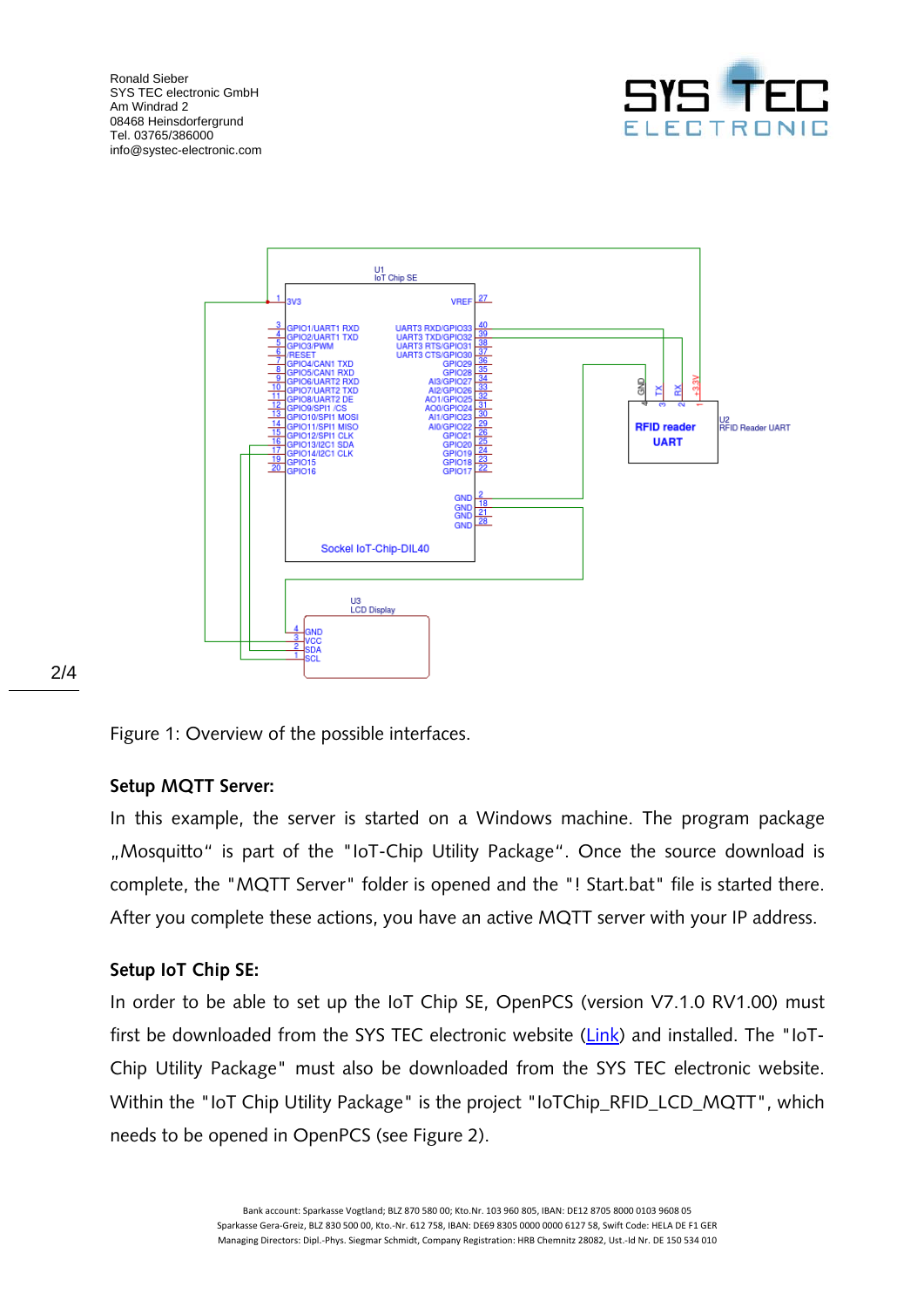

After opening the IoT chip project in OpenPCS, the following settings must be changed via the button "Resource specification": The hardware module "SYSTEC-IoT Chip-F767 / Z5" and the network connection should be connected to the IoT chip via a static IP address.



Figure 2: OpenPCS.

## **Setup MQTT Client:**

Open the following [Link](http://www.hivemq.com/demos/websocket-client/) and enter your IP address (the IP address of the computer on which the "Mosquitto\_Server" runs) and port 8000. After the connection has been established, the required topic names can be subscribed.